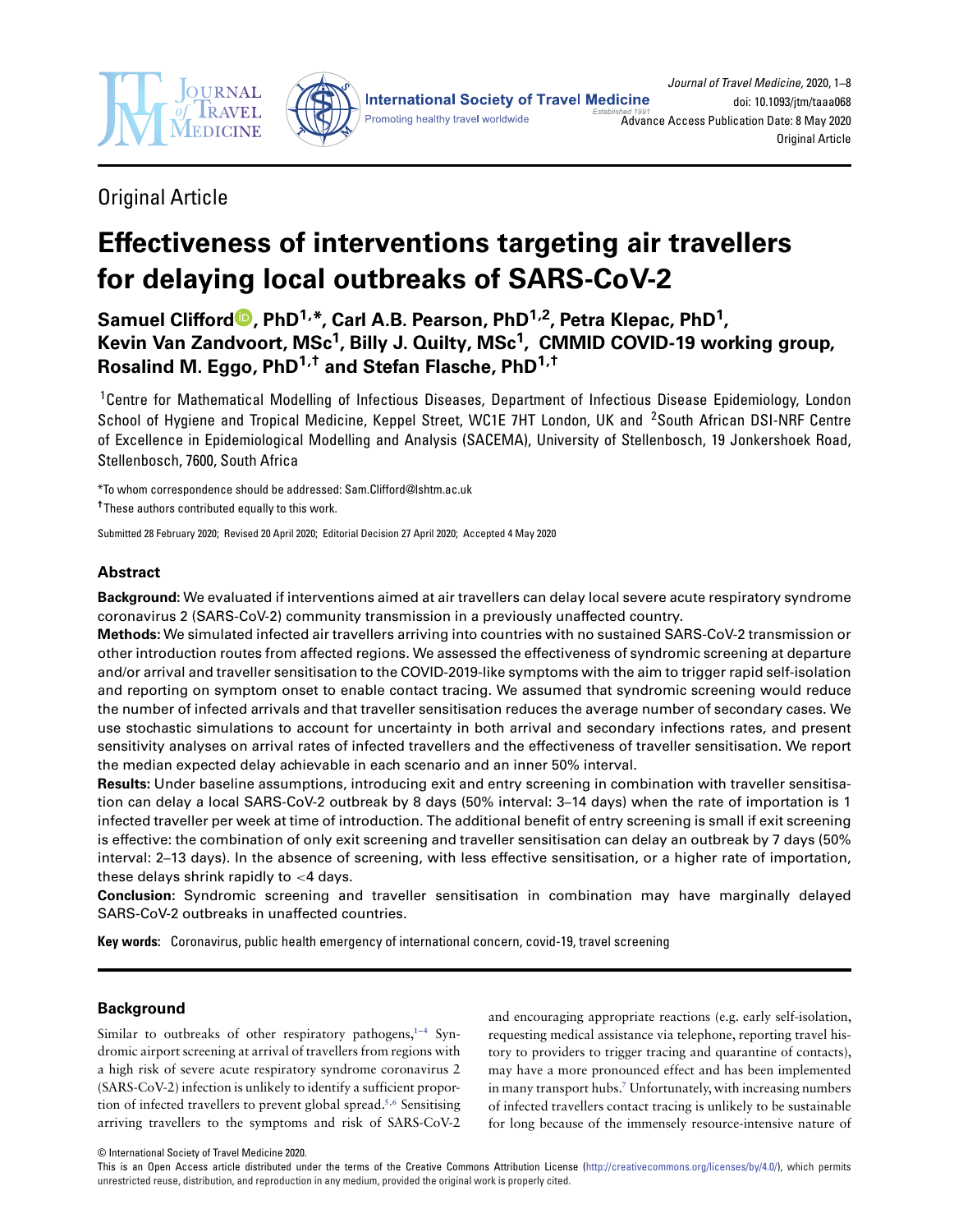contact tracing and hence is similarly unlikely to prevent local transmission in the long term.**[8](#page-7-5)**

Even if containment is ultimately impossible, delaying local spread remains a key target of pandemic response.**[9](#page-7-6)** This will allow additional time for preparation of the health system and mobilisation of additional public health resources. Delaying local spread will also allow for crucial time to better understand the pathogen and to evaluate effective treatment and prevention measures.

We aim to estimate the effectiveness of syndromic screening and traveller sensitisation for delaying the onset of sustained SARS-CoV-2 spread in previously unaffected regions.

# **Methods**

# Infected traveller arrivals model

We represent the potential importation of infections by a nonhomogeneous Poisson process with intensity function, *λ(*t*)*, representing the instantaneous rate of arrival of infected travellers (per week) and that the travellers are attempting to travel to a specific country or region currently not experiencing an outbreak. Implicitly, the number of infected travellers is a product of the prevalence and the number of travellers per week. We assume that individuals with severe symptoms do not attempt to travel, though travellers may develop severe symptoms en route.**[6](#page-7-3)**

For early stages of an outbreak, with sufficient control measures in place at the source of the outbreak to flatten or reverse the spread, it may be reasonable to assume a constant arrival rate. Instead we assume that  $\lambda(t)$  grows from an initial rate,  $\lambda_0$  infected travellers per week, when measures to limit the spread from imported cases are introduced. The assumed exponential growth rate of  $r = 0.1$  (95% confidence interval (CI): 0.050–0.16) corresponds to an epidemic doubling time of 7.4 days (95% interval: 4.2–14 days), in line with the local epidemic growth during attempted control via contact tracing but without a lockdown.**[10](#page-7-7)** We consider that the epidemic grows exponentially at the source during the early phase of the outbreak when the population is effectively entirely susceptible. In addition to their use in modelling the risk of exportation of SARS-CoV-2**[11](#page-7-8)** and turning points for daily case trends in SARS-CoV,**[12](#page-7-9)** non-homogeneous Poisson processes, particularly those with decreasing inter-arrival times, have previously been applied to a range of infectious disease settings for investigating the effectiveness of border control,**[13](#page-7-10)** estimating epidemic parameters**[14](#page-7-11)** and assessing scheduling in mass immunisation clinics for pandemic Influenza.**[15](#page-7-12)**

#### Outbreak probability model

Upon arrival, we assume all infected travellers have the same distribution of the number of onwards infections they would generate if circulating in the community. These potential secondary infections are determined by the average number of those infections,  $R_0$ , the basic reproduction number and the dispersion of that number, k.

Following Hartfield and Alizon,**[16](#page-7-13)** we calculate the probability that an arriving infected traveller causes an outbreak, given  $R_0$ and dispersion parameter, $k$ , by solving the first equation in their

Supplementary Material S3,

<span id="page-1-0"></span>
$$
\left(1 + \frac{R_0}{k}q\right)^{-k} = 1 - q \tag{1}
$$

for  $q$ , the probability that an outbreak is triggered by an arriving traveller (Hartfield and Alizon parameterise this in terms of  $s = 1 - a$  the probability of extinction of an outbreak).

Having obtained q for a given simulation, we calculate  $N_0$ , the number of infected travellers required to trigger the outbreak from a geometric distribution with probability  $q$ , sampling the u ∼ U*(*0, 1*)* quantile of said distribution to match initial conditions between intervention scenarios across simulation samples. We assume that the arrival times of infected travellers follows a non-homogeneous Poisson process with intensity  $\lambda(t) = \lambda_0 e^{rt}/7$ , where  $\lambda_0/7$  is the arrival rate of infected travellers (per day) when the interventions are introduced at  $t = 0$  and the rate of increase, r, is sampled from a Gamma distribution with 95% interval (0.05, 0.16) representing the growth early in the Wuhan outbreak.<sup>[10](#page-7-7)</sup> Additionally, because  $R_0$  is uncertain, this leads to uncertainty in  $q$  and variability in  $t_0$  beyond the stochasticity from the arrival process. This exponential growth rate is consistent with a case doubling times of: 5 days (95% interval: 4.3, 6.2 days) found by Ferretti et  $al^{17}$  $al^{17}$  $al^{17}$ , which would give a growth rate of  $\sim$ 0.14; and that of 6.4 days (5.8, 7.1 days) by Wu et al.<sup>[18](#page-7-15)</sup> giving a growth rate of 0.11 days. We have chosen to parameterise in terms of the exponential growth rate of the epidemic rather than the doubling time of cases to account for recovery at the travel origin.

## Model of symptom screening and sensitisation

When syndromic screening is implemented, each arriving infected traveller is identified during screening with probability  $1 - \theta$ , reducing the number of infected travellers arriving and potentially delaying the outbreak [\(Figure 1\)](#page-3-0). For the scenarios we consider, we assume the same baseline assumptions as in Quilty et al.**[6](#page-7-3)**, i.e. a syndromic screening sensitivity of 86%, travel duration of 12 hours and average times from infection to onset of symptoms and from onset to severe symptoms/hospitalisation as 5.2 and 9.2 days, respectively. For those assumptions, Quilty et al. **[6](#page-7-3)** estimate the mean probability of SARS-CoV-2 infected travellers not being detected at either exit or entry screening as 46% and as 42% for exit-only screening. Here we consider the uncertainty in  $\theta$  by bootstrap resampling 100 travellers per simulation from the model of Quilty et al. and obtain 95% CIs of (33%, 53%) and (37%, 57%), respectively. As in that paper, the benefit of entry screening is dependent on the effectiveness of exit screening, and entry-only screening is likely to pick up those who would have been identified by exit screening.

Sensitisation occurs via, e.g. posters and handouts to travellers arriving from high-risk regions, which increases the likelihood that those travellers, if they experience SARS-CoV-2 symptoms, will self-isolate on the occurrence of mild symptoms and rapidly report to health care providers who in turn trigger contact tracing.<sup>[8](#page-7-5)</sup> We represent traveller sensitisation as reducing  $R_0$  to  $R' = (1 - \rho)R_0$ , where  $\rho$  is interpreted as the effectiveness of sensitisation, rather than the proportion of passengers perfectly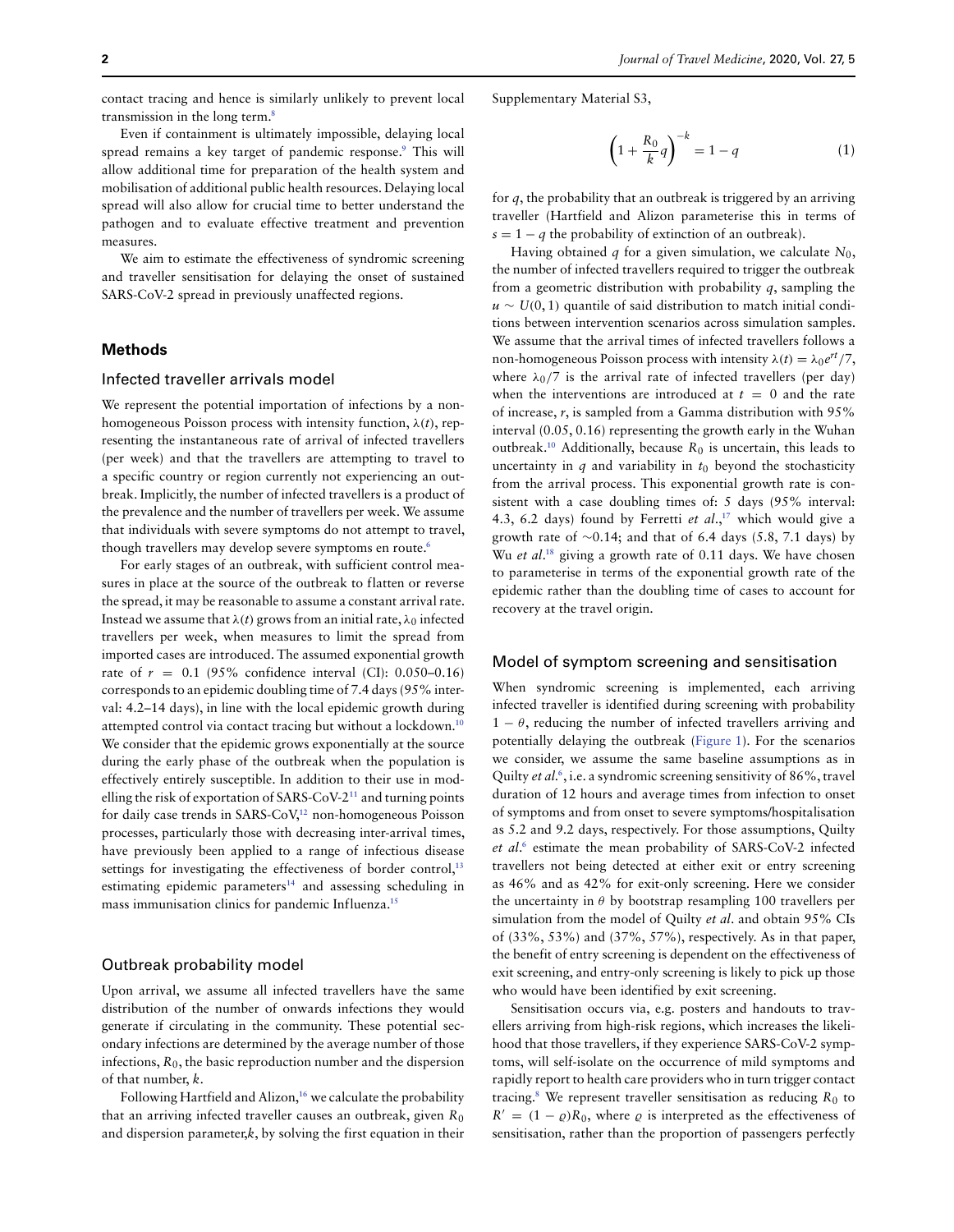sensitised. The lower  $R'$  results in a lower probability that an arriving infected traveller triggers an outbreak,  $q^{\prime}$ , and therefore it may require the entry of more infected travellers,  $N' \ge N$ , to trigger the outbreak than in the no-sensitisation case, resulting in a correspondingly longer time to outbreak in the Poisson process.

As a base case for the intervention, we consider recent work,**[5](#page-7-2)** which indicates that sensitisation by itself may cause only 25% of those symptomatically infected with SARS-CoV-2 to selfreport upon onset of symptoms. In line with Hellewell et al.,**[8](#page-7-5)** we assume, for sensitivity, a best case scenario that these measures accelerate self-isolation and reporting in the early stages of the SARS-CoV-2 pandemic and reduce the average number of onward transmitting secondary infections by ∼50%.

# Calculation of delays to reach outbreak threshold

To determine the impact of the interventions, we calculate the difference in time to outbreak occurrence with and without interventions:  $t'-t_0$ . For the correct comparison, these times must be drawn as matched quantiles, u ∼ U*(*0, 1*)*. To ensure that, we calculate  $N_0$  and N' from the same  $R_0$  draw (reduced to R' by sensitisation and contact tracing) and calculate the probability of an individual traveller causing an outbreak without and with interventions,  $q$  and  $q'$ , respectively. We then generate arrival times from Poisson processes with rate  $\lambda(t)$  and determine how long it takes for  $N_0$  infected travellers to arrive in the base case and  $N'$  to arrive in the screened queue. Arrival times are generated using the reda package**[19](#page-7-16)** in R 3.6.2.

The expected arrival day for the Nth infected traveller in the no-intervention case, given  $r, \lambda_0$ , is calculated by integrating the exponentially increasing intensity,  $E(t_0) = \frac{1}{r} \log (1 + \frac{7r}{\lambda_0} N)$ . The expected arrival day of the  $N'$ th infected traveller under the intervention is  $\frac{1}{r} \log \left(1 + \frac{7r}{\theta \lambda_0} N'\right)$ ; where *R'* is <1, *N'* is infinite and the simulated outbreak does not occur as the infected traveller causing the outbreak will never arrive.

We report the median delay and inner 50% and 95% intervals and plot the empirical complementary cumulative probability densities to show how many simulations result in a delay of at least a given duration given  $k, \lambda_0, \varrho, \theta$ .

#### Scenarios considered

We considered three syndromic screening intervention scenarios: no screening, exit only, and exit and entry screening. We further considered two scenarios of the effectiveness of traveller sensitisation: 0% and a reasonable average case of 25%. No screening and 0% sensitisation effectiveness form the non-intervention reference. These are reported in the context of either 0.1, 1, 10 or 100 infected travellers per week at the time of measures being introduced. We assume that the mean  $R_0$  is gamma distributed with an inner 95% range from 1.4 to 3.9**[10](#page-7-7)**; we assume, for the calculation of probability of outbreak triggering, the dispersion in secondary cases is  $k = 0.54$ <sup>[20](#page-7-17)</sup>

For sensitivity analyses, we also investigate alternative scenarios for the dispersion of  $R_0$  and a reasonable best case of 50% effectiveness of contact tracing and self-reporting. All scenarios and parameters are summarised in [Table 1.](#page-3-1)

All analyses were done with R  $3.6.2<sup>21</sup>$  $3.6.2<sup>21</sup>$  $3.6.2<sup>21</sup>$  and can be found on GitHub at [https://github.com/cmmid/screening\\_outbreak\\_de](https://github.com/cmmid/screening_outbreak_delay/) [lay/.](https://github.com/cmmid/screening_outbreak_delay/)

# **Results**

For all scenarios investigated, the lower bound of the 95% interval is always *<*1 day of delay [\(Table 2\)](#page-4-0). Where sensitisation has been performed ( $\rho$  either 25% or 50%), the sampled value of  $R'$  may be  $\lt 1$ ; for such values, the outbreak is averted. Where the upper bound of the 95% interval is infinite, this indicates that at least 2.5% of outbreaks have been averted. Here we present results in terms of their median and inner 50% interval and only present the upper bounds of the 95% interval when they are finite. The percentage of outbreaks averted for all combinations of  $\rho$  and  $\theta$  is shown in Table S1.

In the case of one infected traveller per week at the time of the intervention, the combination of traveller sensitisation and exit and entry screening typically delays the outbreak by 8 days (inner 50% interval: 3–14 days) [\(Table 2](#page-4-0) and [Figure 2\)](#page-5-0). If there are 10 infected travellers per week at the time of these interventions being introduced, the outbreak is typically delayed by only 2 days (50%: *<*1–5 days). At *λ*<sup>0</sup> = 100, the median delay is *<*1 day, and *<*25% of delays are *>*1 day.

Additional figures in the appendix show the complementary cumulative density functions, focusing on either variation with screening [\(Supplementary Figure 1\)](https://academic.oup.com/jtm/article-lookup/doi/10.1093/jtm/taaa068#supplementary-data), traveller sensitisation [\(Supplementary Figure 2\)](https://academic.oup.com/jtm/article-lookup/doi/10.1093/jtm/taaa068#supplementary-data), arrival rate [\(Supplementary Figure 3\)](https://academic.oup.com/jtm/article-lookup/doi/10.1093/jtm/taaa068#supplementary-data) or dispersion parameter [\(Supplementary Figure 4\)](https://academic.oup.com/jtm/article-lookup/doi/10.1093/jtm/taaa068#supplementary-data).

The incremental benefit of syndromic entry screening is highly dependent on the effectiveness of exit screening. With one infected traveller per week, traveller sensitisation and under baseline assumptions of exit screening effectiveness but no entry screening, the outbreak is delayed by 2 days (50%: *<*1–13 days), indicating that additional entry screening adds little in this case.

We estimate that with no traveller sensitisation and under baseline assumptions for the effectiveness of syndromic screening at exit and entry, the delays are half as long as if the effect of sensitisation was 25%. In the early stages of the outbreak with 1 infected traveller per week at the time the intervention is introduced, an outbreak may be delayed by screening alone by only 4 days (50%: *<*1–9 days). Again, this is largely due to exit screening at departure, which on its own is estimated to delay the outbreak by 3 days (50%: *<*1–8 days). Forgoing screening measures until a rate of arrival of 10 infected travellers per week, essentially eliminates any potential delay in onset of a local outbreak; specifically, if infected traveller numbers approach 10 per week, syndromic screening alone can only delay the outbreak by 1 day (50%: *<*1–3 days).

Similarly, we estimate that in the absence of syndromic air traveller screening, traveller sensitisation can only delay the outbreak by 1 day (50%:*<*1–4 days) early in the epidemic when the arrival rate is 1 infected traveller per week at time of introduction of the intervention. When the rate of arrival at time of introducing only sensitisation is 10 infected travellers per week, the introduction of sensitisation results in delays of *<*1 day (50%: *<*1–1 day) and that at 100 infected arrivals per week there is no delay unless the outbreak is completely averted (only the case for 13% of simulated outbreaks).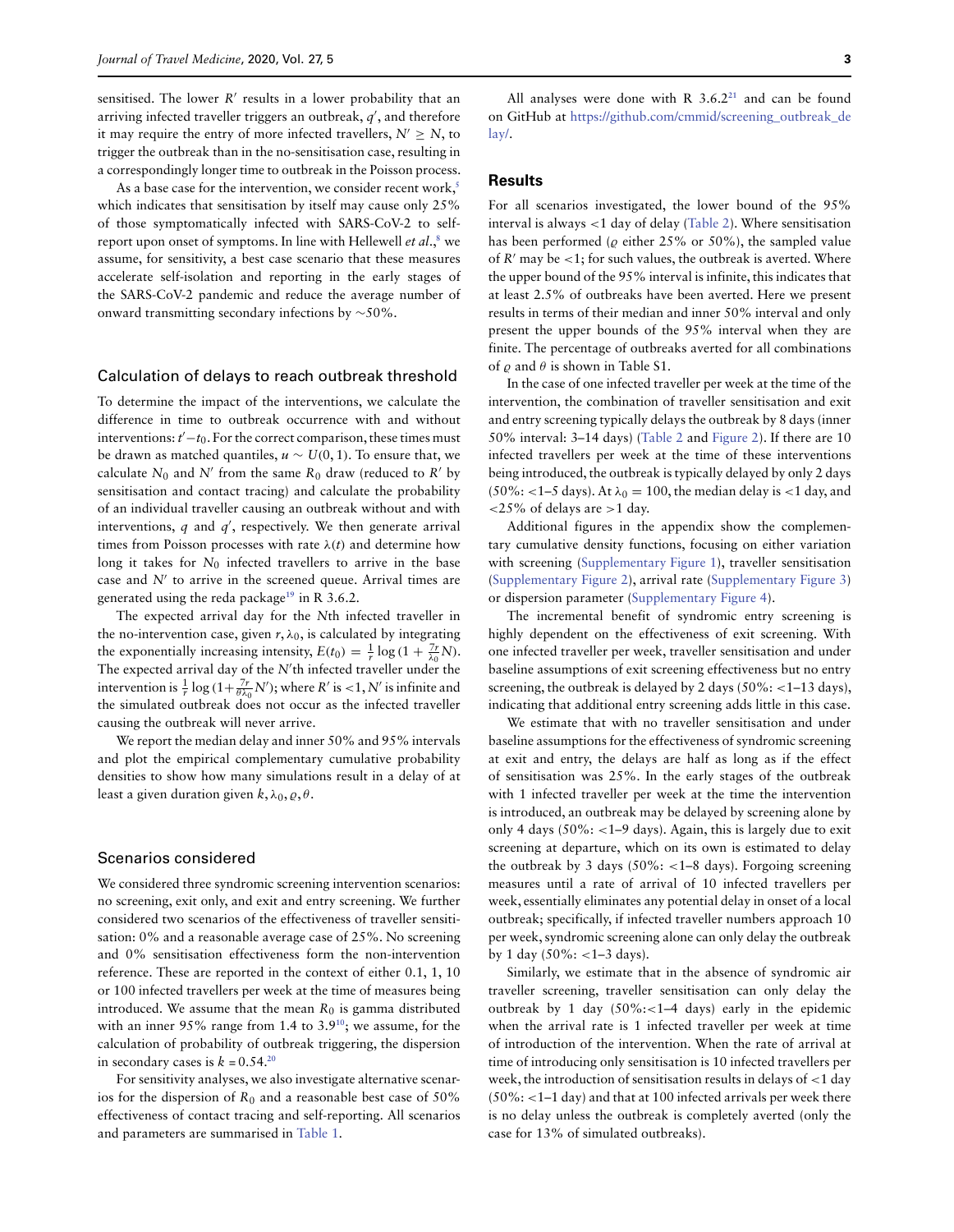

<span id="page-3-0"></span>Figure 1. Schematic of the air traveller intervention process. A proportion of infected travellers (red dots) will be detected through syndromic exit or entry screening (green arrows) and will immediately be isolated and not cause secondary cases (yellow dots) in the as yet unaffected destination. Travellers not identified by syndromic screening enter the destination country (red arrows), where they are provided by sensitisation information and are more likely to self-isolate and/or report their symptoms soon after onset and cause fewer secondary cases (dots that are yellow under 'delayed contact tracing' but grey under 'rapid contact tracing').

<span id="page-3-1"></span>

|  |  |  | Table 1. Overview of parameter assumptions for the model |  |  |
|--|--|--|----------------------------------------------------------|--|--|
|--|--|--|----------------------------------------------------------|--|--|

| Parameter                                                                                                                   | Value                                                                                                                              | Source                                                                     |
|-----------------------------------------------------------------------------------------------------------------------------|------------------------------------------------------------------------------------------------------------------------------------|----------------------------------------------------------------------------|
| $R_0$ , basic reproduction number                                                                                           | Central 95% range is 1.4–3.9 Gamma<br>distributed, $\Gamma(15.12, 6.06)$                                                           | Li et al. $10$                                                             |
| $\lambda_0$ , rate of arrival of infected travellers<br>(individuals per week) at time when<br>interventions are introduced | $0.1, 1,$ or $10$ or $100$                                                                                                         | Assumption                                                                 |
| $\theta$ , probability that infected traveller is not<br>detected by screening                                              | Exit screening only: 46% (95% CI: 37%, 57%)<br>Entry and exit screening: 42% (95% CI: 33%,<br>53%) No screening: 100% (100%, 100%) | Quilty et al. <sup>6</sup>                                                 |
| $\rho$ , effectiveness of traveller sensitisation                                                                           | 0%, 25%, Sensitivity analyses: 50%                                                                                                 | Gostic et al., Hellewell et al. <sup>5,8</sup>                             |
| $r$ , epidemic growth rate (per day)                                                                                        | Central 95% range is 0.05-0.16 Gamma<br>distributed, $\Gamma$ (11.8, 121.7)                                                        | Li et al. $10$                                                             |
| $q, q'$ , probability of outbreak caused by a single<br>infected traveller (without and with<br>intervention, respectively) | Solution to Equation 1 with $R_0$ for q and<br>$(1 - \rho)R_0$ for q'                                                              | Hartfield and Alizon <sup>16</sup>                                         |
| $N_0$ , number of infected arrivals required to<br>trigger an outbreak in absence of interventions                          | $u \sim U(0, 1)$ quantile of a geometric distribution<br>with probability q                                                        | Derived                                                                    |
| $N'$ , number of infected arrivals required to<br>trigger an outbreak in presence of<br>interventions                       | $u \sim U(0, 1)$ quantile (matched to above) of a<br>geometric distribution with probability $q'$                                  | Derived                                                                    |
| $t_0, t'$ , arrival time for the infected traveller who<br>triggers an outbreak, without and with<br>interventions          | Poisson process with intensity $\lambda(t) = \lambda_0 e^{rt}/7$                                                                   | Derived                                                                    |
| $k$ , dispersion parameter for number of secondary<br>infections                                                            | 0.54 Sensitivity analyses: 0.1 and 2.00<br>(influenza-like)                                                                        | Riou and Althaus, Lloyd-Smith et al.,<br>Endo <i>et al</i> , $^{20,22,23}$ |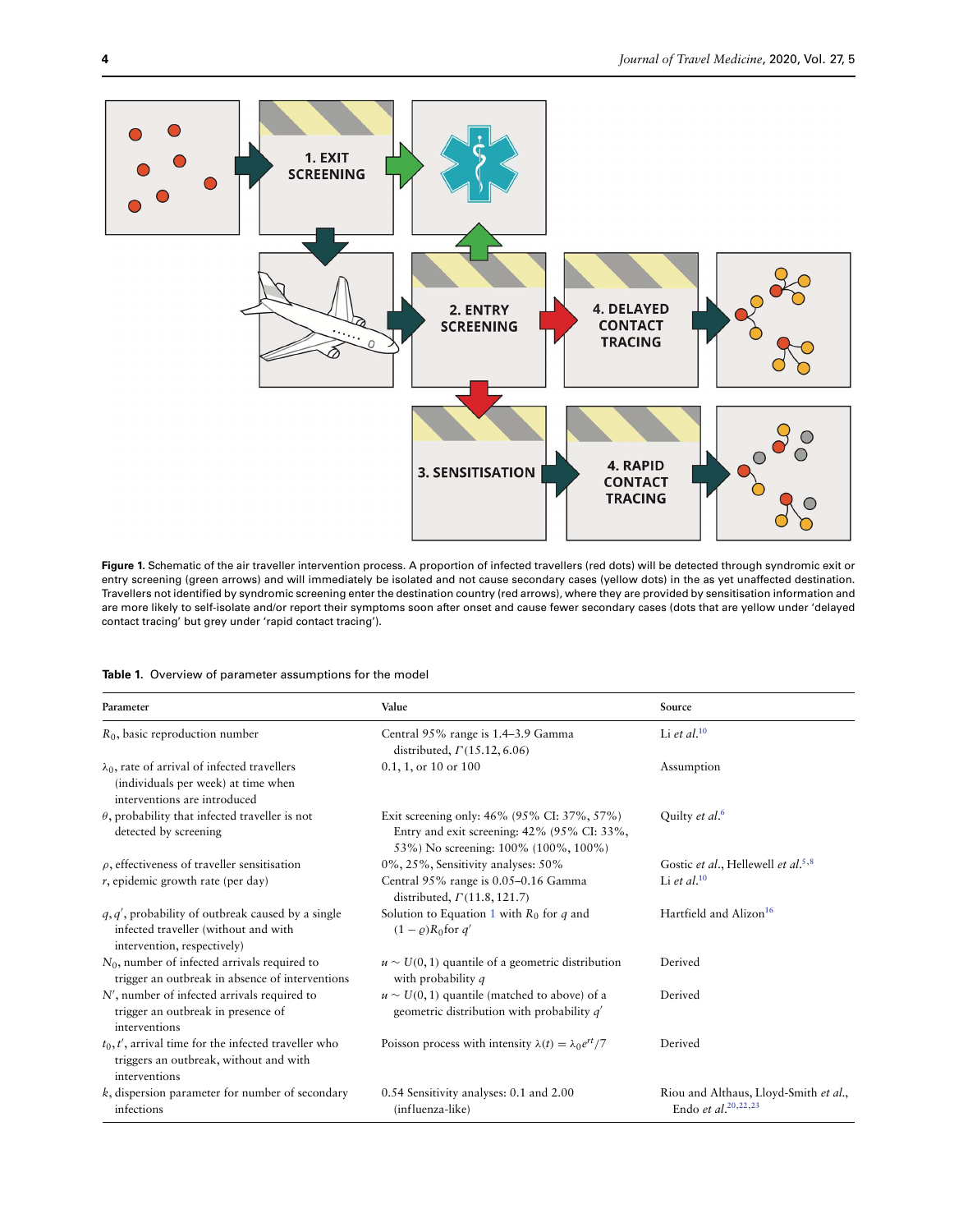<span id="page-4-0"></span>**Table 2.** Summary statistics providing the inner 50% and 95% CIs and medians (all rounded to the nearest day) for the estimated number of days an outbreak is delayed (compared to a baseline of no contact tracing and no screening) given one arriving infection per week at the introduction of an intervention consisting of a combination of traveller screening and sensitisation and contact tracing.

| Arrivals/week, λ | Sensitisation, $\rho$ (%) | Screening      | Number of days for which the given percentage of delays are at least<br>this long |                |                |              |                |
|------------------|---------------------------|----------------|-----------------------------------------------------------------------------------|----------------|----------------|--------------|----------------|
|                  |                           |                | 97.5%                                                                             | 75%            | 50%            | 25%          | $2.5\%$        |
| 0.1              | $\mathbf{0}$              | Exit and entry | < 1                                                                               | < 1            | 6              | 13           | 41             |
|                  |                           | Exit only      | < 1                                                                               | < 1            | 5              | 12           | 41             |
|                  | 25                        | Exit and entry | < 1                                                                               | 4              | 12             | 22           | $\infty$       |
|                  |                           | Exit only      | < 1                                                                               | 3              | 10             | 20           | $\infty$       |
|                  |                           | No screening   | < 1                                                                               | < 1            | 1              | 7            | $\infty$       |
| 1                | $\mathbf{0}$              | Exit and entry | < 1                                                                               | < 1            | 4              | 9            | 23             |
|                  |                           | Exit only      | < 1                                                                               | < 1            | 3              | 8            | 21             |
|                  | 25                        | Exit and entry | < 1                                                                               | 3              | 8              | 14           | $\infty$       |
|                  |                           | Exit only      | < 1                                                                               | $\overline{2}$ | 7              | 13           | $\infty$       |
|                  |                           | No screening   | $\lt 1$                                                                           | < 1            |                | 4            | $\infty$       |
| 10               | $\mathbf{0}$              | Exit and entry | < 1                                                                               | < 1            |                | 3            | 8              |
|                  |                           | Exit only      | < 1                                                                               | < 1            |                |              | $\overline{7}$ |
|                  | 25                        | Exit and entry | < 1                                                                               | < 1            | 2              | 5            | $\infty$       |
|                  |                           | Exit only      | < 1                                                                               | < 1            | $\overline{2}$ |              | $\infty$       |
|                  |                           | No screening   | < 1                                                                               | < 1            | $\lt 1$        |              | $\infty$       |
| 100              | $\mathbf{0}$              | Exit and entry | < 1                                                                               | < 1            | < 1            | < 1          | 1              |
|                  |                           | Exit only      | < 1                                                                               | < 1            | < 1            | < 1          | 1              |
|                  | 25                        | Exit and entry | < 1                                                                               | < 1            | < 1            | $\mathbf{1}$ | $\infty$       |
|                  |                           | Exit only      | < 1                                                                               | < 1            | < 1            |              | $\infty$       |
|                  |                           | No screening   | < 1                                                                               | < 1            | < 1            | < 1          | $\infty$       |

For sensitivity analyses, we varied the effectiveness of traveller sensitisation and the heterogeneity in the number of secondary infections. A 50% reduction in the effective reproduction number through traveller sensitisation followed by rapid case isolation and contact tracing can potentially prevent a local outbreak independent of the number of infected arrivals if the basic reproduction number is <2.0 (i.e.  $R' = R_0(1 - \varrho) < 1$ ). As traveller sensitisation increases and therefore a greater proportion of simulated  $R'$  values are  $\lt 1$ , the proportion of simulated delays that are infinitely long (indicating that that specific simulated potential outbreak has been averted) increases to nearly 66% (Supplementary Table S1).

If the number of secondary infections is substantially less disperse, e.g. influenza-like, fewer outbreaks are averted, and median outbreak delays decrease by ∼25%, as the outbreak becomes less reliant on occasional super-spreading events [\(Supplementary Figure 4\)](https://academic.oup.com/jtm/article-lookup/doi/10.1093/jtm/taaa068#supplementary-data). If, however, the number of secondary infections is slightly more disperse, i.e. the dispersion parameter estimate of 0.1,**[23](#page-7-20)** then outbreak delays are also ∼25% shorter but fewer outbreaks are averted than in the  $k = 2$  case [\(Supplementary Table 1\)](https://academic.oup.com/jtm/article-lookup/doi/10.1093/jtm/taaa068#supplementary-data).

# **Discussion**

Syndromic screening of air travellers at departure and/or arrival is unlikely to prevent a sufficient proportion of SARS-CoV-2 infected travellers from entering a yet unaffected country and thereby prevent a local outbreak. Similarly, sensitisation of travellers from high-risk countries to encourage self-isolation and enable accelerated case detection and contact tracing if indeed infected will likely not be able to halt an outbreak indefinitely, particularly when many infected travellers arrive undetected, unless the effect of sensitisation is large enough ensure that the number of secondary infections are, on average, *<*1 for the traveller and subsequent cases. We investigate here how syndromic screening and traveller sensitisation, as well as their combination, may delay an outbreak of SARS-CoV-2.

We find that when syndromic screening alone is introduced very early in the outbreak, i.e. at a point when 0.1 infected travellers per week arrive, it can only slightly delay an outbreak (6 days, 50%: *<*1–13 days). Traveller sensitisation alone has a less pronounced effect by delaying the outbreak by 1 day (50%: *<*1–7 days). The combination of syndromic screening and traveller sensitisation may more substantially delay an outbreak while the number of infected travellers is this low (12 days, 50%: 4–22). The incremental effect of syndromic entry screening is only notable if exit screening is poor or even absent. These results are sensitive to a number of key assumptions: with increasing  $R_0$ , less heterogeneous  $R_0$  or less effective traveller sensitisation the estimated achievable delay quickly becomes negligible. Furthermore, once the weekly number of infected passengers increases to 10 and above, e.g. as a result of an exponential increase in cases at the origin of travel, even the combination of syndromic screening and traveller sensitisation delays is unlikely to delay an outbreak for *>*1 week.

We find a potential small role for interventions targeting airpassengers to delay major outbreaks of SARS-CoV-2 in previously unaffected regions as long as implemented very early in an outbreak. We find that syndromic screening on arrival can add to the effect of traveller sensitisation in these early stages of a pandemic. Syndromic screening can also aid to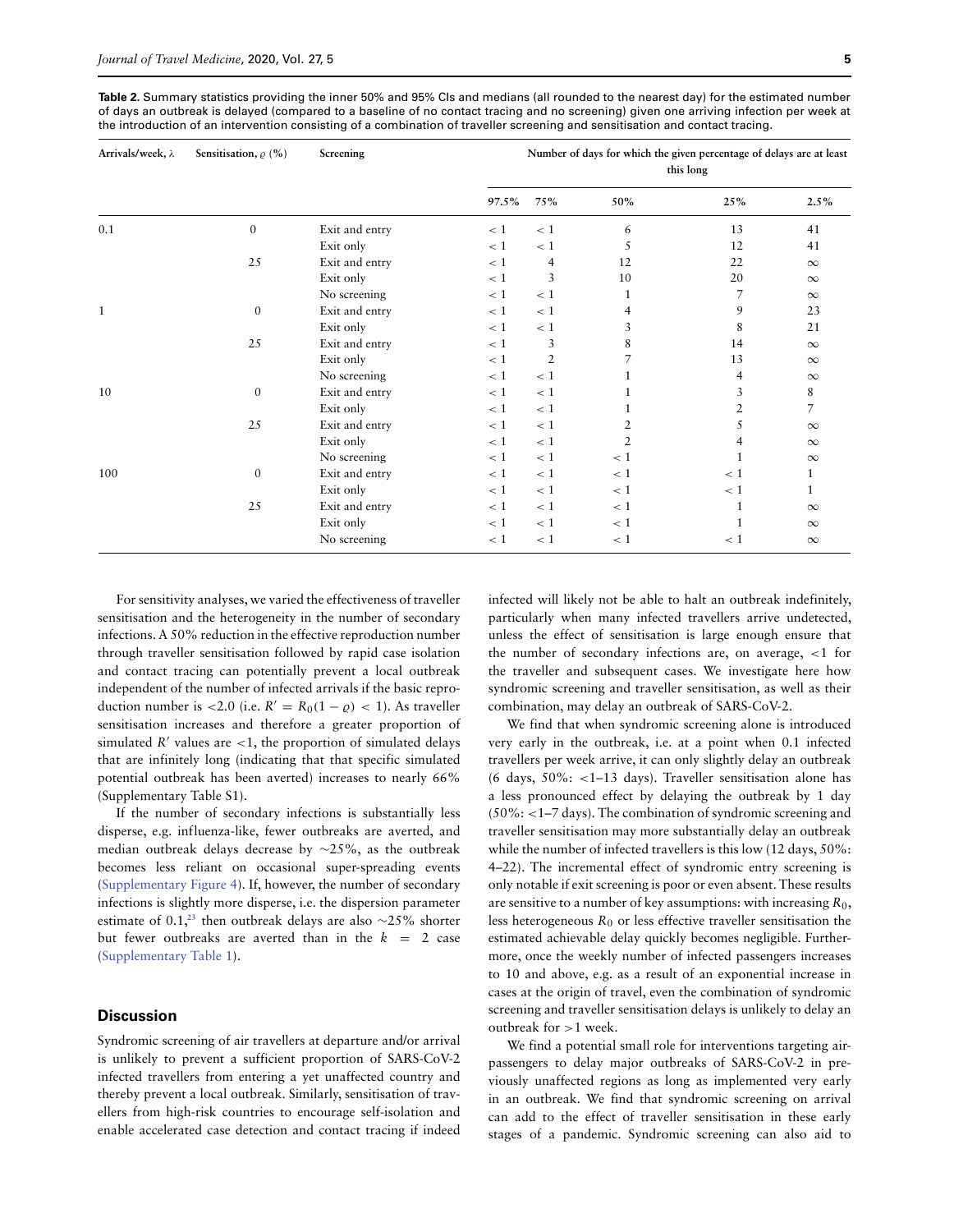

Effect of traveller sensitisation  $\cdot \cdot$  0%  $-25%$ 

<span id="page-5-0"></span>**Figure 2.** Complementary empirical cumulative density functions for the estimated number of days an outbreak is delayed given an intervention consisting of a combination of traveller screening and sensitisation and contact tracing. Rows correspond to different arrival rates and columns to traveller sensitisation. Comparisons are made to no contact tracing and no screening (there are no 'No screening' results at 0% sensitisation as this is the baseline against which comparisons are to be made)

reduce the number of passengers that would eventually selfreport and then require resource-intensive follow-up, including contact tracing. As the rate of infected arrivals increases, contact tracing becomes increasingly more difficult and the effectiveness is likely to decrease, further shortening the achievable delays. Therefore, syndromic screening may have an additional role in helping to sustain control efforts for longer. Of note, however, is that syndromic screening at arrival only substantially adds to control efforts if syndromic screening at departure is absent or largely ineffective.

Delays in airport processes arising from screening may expose travellers to additional risk depending on airport design and reduction in pedestrian flow rates within the terminal and therefore the amount of time passengers spend waiting in crowded areas**[24](#page-7-21)** as well as the time spent boarding and alighting.**[25](#page-7-22)** While not as long in duration as the flight itself, during their time in terminals, travellers mix with a much larger and more diverse range of people than during the flight. This is outside the scope of this study, however, and relies on assumptions about background prevalence in the community of airport users and mixing within airports.

While our findings may encourage implementation of both syndromic screening on entry and traveller sensitisation in the early stages of the SARS-CoV-2 pandemic, it is important to note that these findings are highly sensitive to the underlying basecase assumptions and do not consider the economic implications of large scale air passenger screening and contact tracing.**[26](#page-7-23)** Despite the cost, however, the argument could be made that public health (which enables ongoing economic health) is more important a goal during a pandemic than short-term budgetary considerations**[27](#page-7-24)** particularly in the absence of a vaccine.

Wells et al. **[28](#page-7-25)** focus on the risk of exporting, rather than importing, the virus and estimate the risk of exportation from China to another country given weights based on airline movements and distributions of incubation time. They considered the impact of travel and border restrictions and found that these restrictions decreased the daily rate of exportation from mainland China to other countries by 81% in the 3 weeks after introduction, and averted 71% of the cases that they estimated would have occurred had no lockdown been introduced. This would allow countries without established outbreaks to take measures to further delay, e.g. screening, sensitisation and contact tracing, as well as preparing their health systems for the outbreak.**[7](#page-7-4)**,**[29](#page-7-26)**

With increasing numbers of infected travellers, a higher number of secondary infections or a lower heterogeneity thereof, or less effective interventions, the achievable delay quickly drops down to a few days of delay.While all of our assumptions include the best knowledge on SARS-CoV-2 to date, there is considerable uncertainty associated with all of these assumptions. For example, we have assumed recently reported heterogeneity in the individual  $R_0$ ; however, the reported range of uncertainty includes SARS-like and influenza-like, which can drastically alter the results. Some recent estimates would suggest more SARSlike or even more overdispersed  $k$ , which would imply that longer outbreak delays are possible as shown in our sensitivity analysis.**[30](#page-7-27)** We also do not explicitly account for potential asymptomatic transmission. However, we implicitly do so as both the syndromic screening as well as the contact tracing work that informed our estimates accounted for a small proportion of asymptomatic transmitters who we assume similarly transmit but will not be affected by syndromic screening or sensitisation. Furthermore, the results are predicated on a syndromic screening sensitivity of 8[6](#page-7-3)%.<sup>6</sup> When reducing the sensitivity to 70%, as used in other reports,**[5](#page-7-2)** delays reduce by ∼20%.

Travel restrictions were implemented in the form of flights exiting China being suspended,**[31](#page-7-28)** which has potentially curbed the exponential increase of infected travellers despite an exponential increase of infections in China. Assuming exponential growth with  $r = 0.1$  numbers of infected arrivals would have increased from 1 to 10 and 100 per week within ∼23 and 46 days, respectively and estimated delays would decrease accordingly. However, infected traveller arrivals likely still have increased exponentially as a result of the largely undetected spread in Iran and Italy<sup>[32](#page-7-29)</sup> early on in the pandemic (increasing, respectively, from 28 and 76 cases as of 23 February 2020**[33](#page-7-30)** to 593 and 1128 a week later on 1 March 2020**[34](#page-7-31)**).

By February, many major airlines had suspended flights from mainland China with travel restrictions from Iran, Italy and South Korea being added more recently. In the 3 weeks leading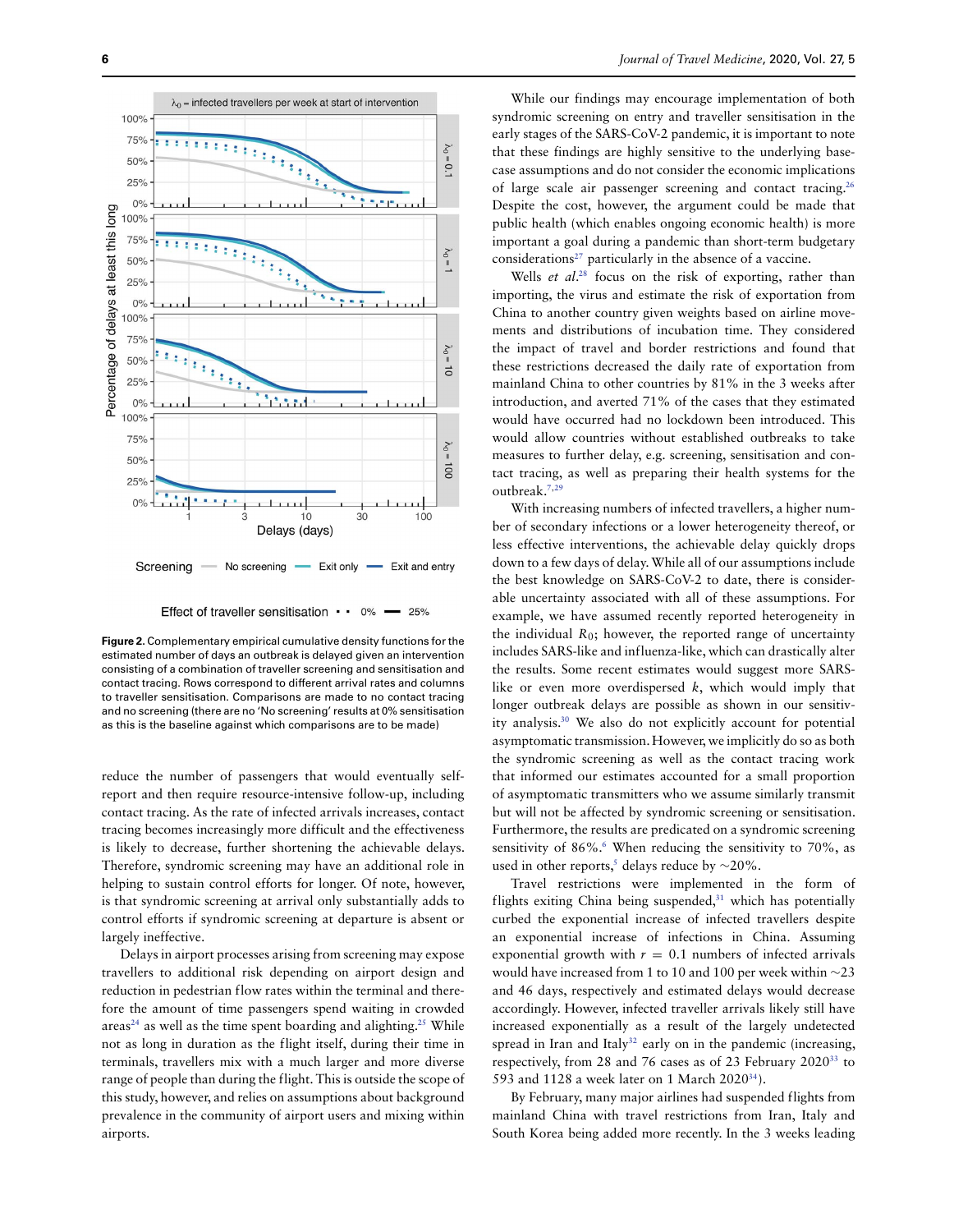up to the 28 February the UK reported 10 imported cases, 4 of them in the final week.**[35](#page-7-32)** At that early point a more optimistic scenario would have been that the control measures in place limit the number of infected travellers and may sustainably do so for a considerable amount of time. This constant rate of importation, which is more similar to e.g. SARS in 2003, would have led to much larger possible delays in local outbreak through targeting of air travellers.

Future pandemic threats will bear similar questions. While our considerations are focussed around SARS-CoV-2 prevention there are some generally applicable conclusions. The expected delay of a local outbreak as a result of traveller targeted interventions will depend on the pathogen specific epidemiology, but potential pre- and asymptomatic transmission are a key challenge to the success of such. Further, for pathogens with long incubation period, syndromic screening is likely to miss many infected passengers and a high reproduction number increases the chance that a single missed infected will trigger a local outbreak.

In summary, we find that the targeting of air-travellers with syndromic screening at exit or entry and sensitisation for signs of symptoms following their arrival has likely delayed the local spread of SARS-CoV-2, but only by a few days. This is because measures were largely put in place at a time where already a few infected travellers a week were arriving and that infection prevalence among travellers was likely increasing exponentially. We find that syndromic screening at arrival may enhance control efforts, but only in the absence of syndromic screening at departure.

#### **Supplementary data**

[Supplementary data](https://academic.oup.com/jtm/article-lookup/doi/10.1093/jtm/taaa068#supplementary-data) are available at JTM online.

#### **Acknowledgment**

We would like to thank Annelies Wilder-Smith for her helpful comments during the conception of this work.

#### **Funding**

S.F. and S.C. are supported by a Sir Henry Dale Fellowship jointly funded by the Wellcome Trust and the Royal Society (Grant number 208812/Z/17/Z). R.M.E. acknowledges an Health Data Research UK Innovation Fellowship (Grant number MR/S003975/1). B.Q. was funded by the National Institute for Health Research (NIHR) (16/137/109) using UK Aid from the UK Government to support global health research. P.K. was funded by the Royal Society under award RP\EA\180004 and by the Bill & Melinda Gates Foundation (INV-003174). K.v.Z. is supported by Elrha's Research for Health in Humanitarian Crises (R2HC) Programme, which aims to improve health outcomes by strengthening the evidence base for public health interventions in humanitarian crises. The R2HC programme is funded by the UK Government (Department for International Development, DFID), the Wellcome Trust, and the UK NIHR. CABP gratefully acknowledges funding by the Department for International Development/Wellcome Epidemic Preparedness Coronavirus Research Programme (ref. 221303/Z/20/Z) and by the Neglected Tropical Disease (NTD) Modelling Consortium by the Bill and Melinda Gates Foundation (OPP1184344).

The following funding sources are acknowledged as providing funding for the working group authors. Alan Turing Institute (A.E.). Biotechnology and Biological Sciences Research Council (BBSRC) London Interdisciplinary Doctoral Programme (LIDP) (BB/M009513/1 to D.S.). This research was partly funded by the Bill & Melinda Gates Foundation (INV-003174 to K.P., M.J., Y.L.; NTD Modelling Consortium (OPP1184344 to G.M.; OPP1180644: to S.R.P.; OPP1183986 to E.S.N.; OPP1191821 to K.O.'R., M.A.). European Research Council (ERC) Starting Grant (#757688 to C.J.V.A., K.E.A.; #757699 to J.C.E., R.M.G.J.H.). This project has received funding from the European Union's Horizon 2020 research and innovation programme—project EpiPose (101003688 to K.P., M.J., W.J.E., Y.L.). This research was partly funded by the Global Challenges Research Fund (GCRF) project 'RECAP' managed through Research Councils UK (RCUK) and Economic and Social Research Council (ESRC) (ES/P010873/1 to A.G., C.I.J.) and Nakajima Foundation (A.E.). This research was partly funded by the NIHR using UK Aid from the UK Government to support global health research (16/137/109 to C.D., F.Y.S., M.J., Y.L.; Health Protection Research Unit for Modelling Methodology (HPRU-2012-10096) to N.G.D., T.J.; PR-OD-1017-20002 to A.R.). The views expressed in this publication are those of the author(s) and not necessarily those of the NIHR or the UK Department of Health and Social Care (DHSC). RCUK/ESRC (ES/P010873/1 to TJ). Royal Society (Dorothy Hodgkin Fellowship to R.L.). UK DHSC/UK Aid/NIHR (ITCRZ 03010 to H.P.G.). UK Medical Research Council (MRC) (London Intercollegiate Doctoral Training Programme MR/N013638/1 to E.M.R., Q.J.L.; MR/P014658/1 to G.M.K.). Authors of this research receive funding from UK Public Health Rapid Support Team funded by the United Kingdom Department of Health and Social Care (to T.J.). Wellcome Trust (206250/Z/17/Z to A.J.K., T.W.R.; 210758/Z/18/Z to J.D.M., J.H., N.I.B., S.A., S.F., S.R.M.). A.K.D., A.M.F., D.C.T. and S.H. received no funding.

The views expressed in this publication are those of the author(s) and not necessarily those of the NIHR, the UK Department of Health and Social Care or any of the other listed funding sources.

#### **Author contributions**

The following authors were part of the Centre for Mathematical Modelling of Infectious Disease 2019-nCoV working group. Each contributed in processing, cleaning and interpretation of data, interpreted findings, contributed to the manuscript, and approved the work for publication: Damien C. Tully, Eleanor M. Rees, Sam Abbott, Alicia Rosello, Thibaut Jombart, Graham Medley, Yang Liu, C. Julian Villabona-Arenas, Kiesha Prem, Charlie Diamond, Stéphane Hué, Quentin J. Leclerc, James D. Munday, W. John Edmunds, Akira Endo, Sophie R. Meakin, Kathleen O'Reilly, David Simons, Katherine E. Atkins, Arminder K. Deol, Emily S. Nightingale, Adam J. Kucharski, Mark Jit, Nikos I. Bosse, Nicholas G. Davies, Joel Hellewell, Simon R. Procter, Rachel Lowe, Amy Gimma, Anna M. Foss, Rein M.G.J. Houben, Fiona Yueqian Sun, Jon C. Emery, Hamish P. Gibbs, Timothy W. Russell, Christopher I. Jarvis, Gwenan M. Knight, Sebastian Funk and Megan Auzenbergs.

Neither patients nor the public were involved with the design, conduct, reporting or dissemination plans of our research. As this work is a simulation study, there are no participants to which we can disseminate the results of this research.

# **Conflict of interest**

None declared.